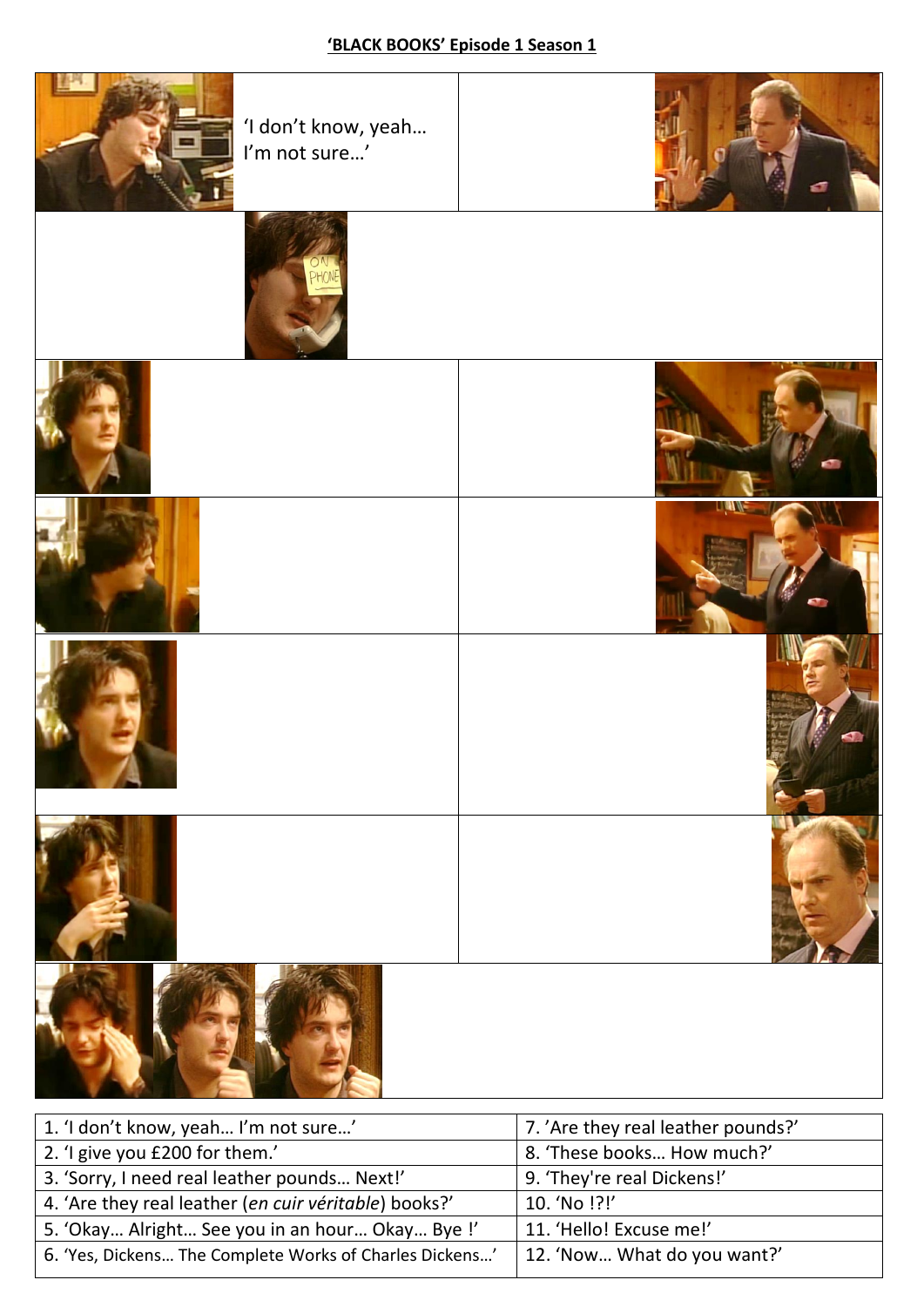

**Hello !**

**Hello !**



| 1. 'Is it this book?'      | 6. 'You're a lily (nénuphar) floating on a river Aaah'         |
|----------------------------|----------------------------------------------------------------|
| 2. 'No, it's too big.'     | 7. 'Please, no bag, I don't need a bag, just the book thanks.' |
| 3. 'This one?'             | 8. 'I need the Little Book of Calm, do you have it?'           |
| 4. 'Yes, that's the one!'  | 9. 'It's £2.50 and I give you a bag.'                          |
| 5. 'Sorry, I hate my job.' | 10. 'What a strange man!'                                      |
|                            |                                                                |